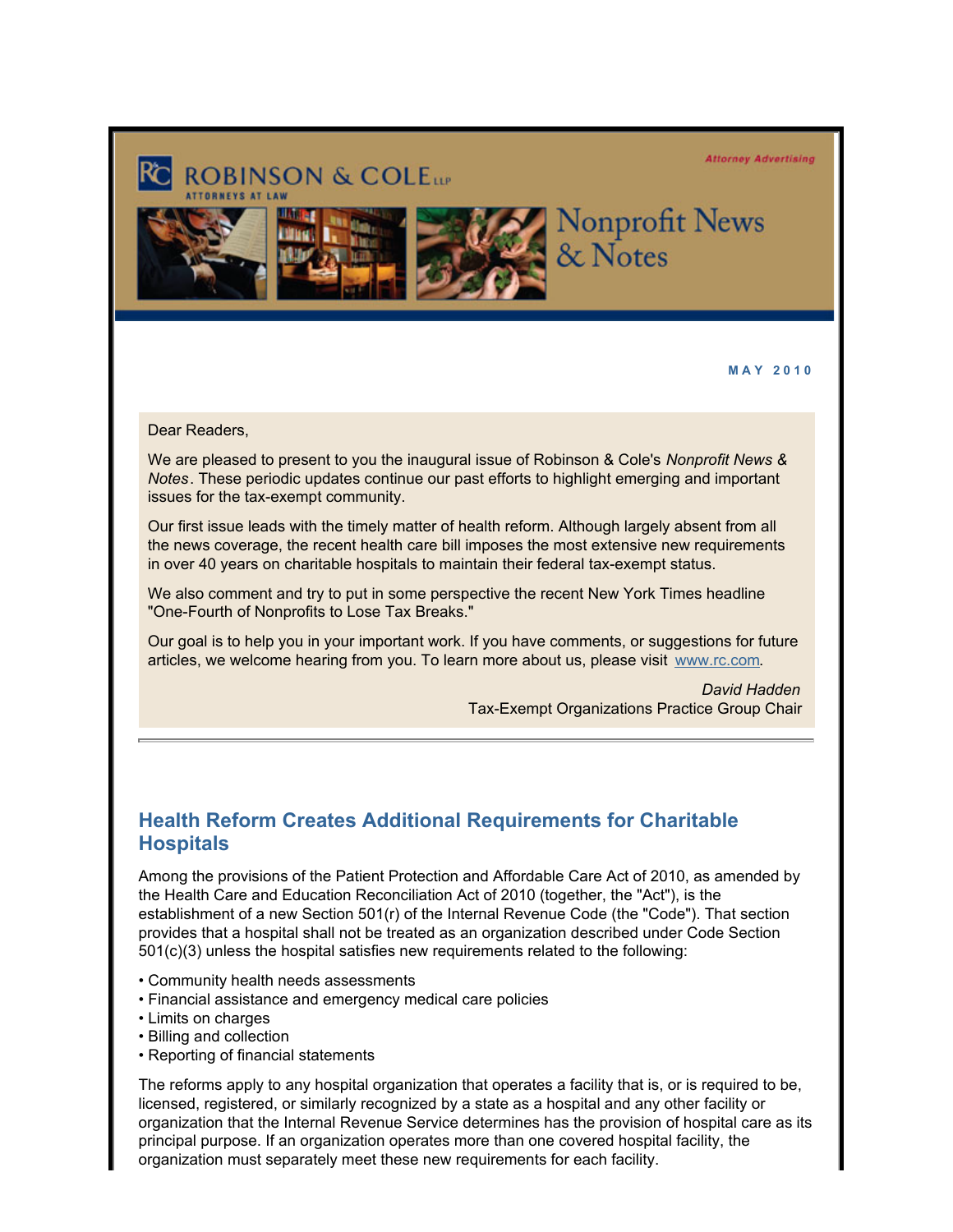### **Community Benefit**

Here is a little background information: Since 1969, the Internal Revenue Service has applied a "community benefit" standard for determining whether a hospital is charitable and thus entitled to be treated as an exempt organization under Code Section 501(c)(3). The test consists of several factors, including whether the hospital has a board of directors drawn from the community served and the extent to which the hospital provides free care to those unable to pay. Beginning in 2009, hospitals were generally required to submit information relating to the community benefit standard on their annual informational returns filed with the Internal Revenue Service.

The community benefit standard has long been criticized as vague. Whether any hospital meets the standard is based upon applicable facts and circumstances, and all hospitals are not required to meet each element of the test. Further, prior to the Act, the Code provided no penalty for failure to meet the standard other than complete revocation of exempt status.

#### **New Requirements**

The Act addresses some of these concerns by applying the same test to all hospital organizations. Each hospital organization must (1) conduct a "community health needs assessment" at least once every three years; (2) maintain in writing a financial assistance policy and a policy relating to emergency care, both meeting specified requirements; (3) limit amounts charged for emergency care or other medically necessary care provided to individuals eligible for assistance under its financial assistance policy to not more than the lowest amounts charged to individuals who have insurance covering such care; (4) make reasonable efforts to determine whether an individual is eligible for assistance under its financial assistance policy before engaging in "extraordinary" collection actions; and (5) file, with its annual informational return, a copy of its audited financial statements, or applicable consolidated financial statements, as well as a description of how the organization is addressing the needs identified in its community health needs assessment, and a description of any such needs not being addressed and the reasons why.

A community health needs assessment must take "into account input from persons who represent broad interests of the community served by the hospital facility, including those with special knowledge of or expertise in public health." The assessment must be made widely available to the public. The organization must also adopt an implementation strategy to meet the community health needs identified through its assessment. An excise tax of \$50,000 is imposed on any charitable hospital that fails to meet the community health needs assessment requirement for any taxable year.

An organization's financial assistance policy must include (1) eligibility criteria for financial assistance; (2) whether such assistance includes free or discounted care; (3) the basis for calculating amounts charged to patients; (4) the method for applying for financial assistance; (5) in the case of an organization that does not have a separate billing and collections policy, the actions the organization may take in the event of nonpayment; and (6) measures to widely publicize the policy within the community.

The policy relating to emergency medical care must require the organization to provide nondiscriminatory care for emergency medical conditions as required under the Emergency Medical Treatment and Active Labor Act (EMTALA), regardless of an individual's eligibility under the hospital's financial assistance policy.

The Act requires the secretary of the Treasury, at least once every three years, to review the community benefit activities of each hospital organization to which the new Code Section 501(r) requirements apply.

The Act provides for annual reports to Congress by the Internal Revenue Service with respect to the information provided by covered hospitals on their annual informational returns, including the levels of charity care, bad debt expenses, certain unreimbursed costs, and costs for other community benefit activities. Further, the Internal Revenue Service is tasked with conducting a study of the trends in these amounts and submitting a report to Congress within five years of the Act's adoption. These reporting and study requirements will provide more information on how nonprofit hospitals differ from taxable ones.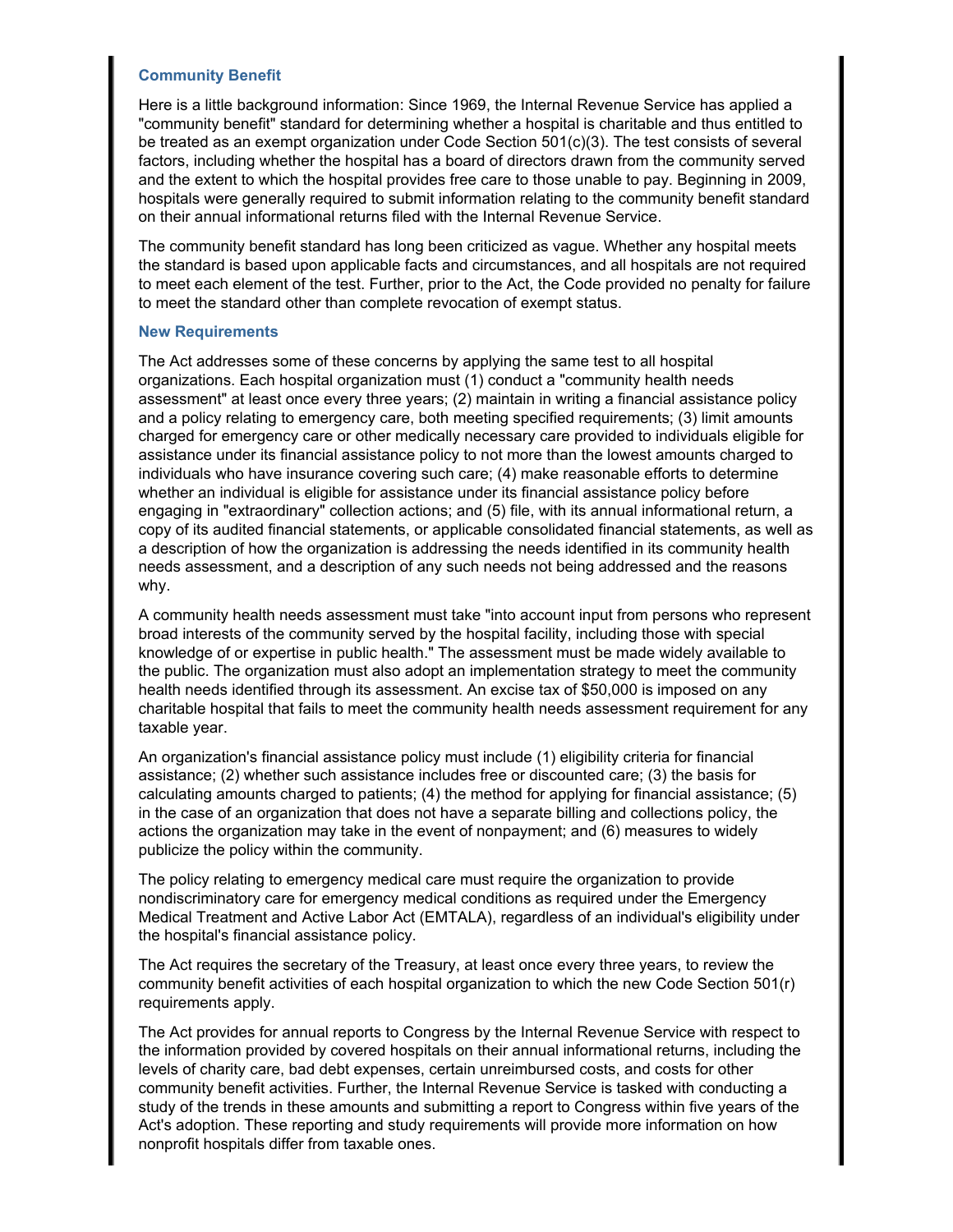### **Issuance of Regulations**

The Act requires the issuance of "such regulations and guidance as may be necessary to carry out the provisions" relating to the new requirements for hospital organizations. Hospitals and their counsel will be looking for guidance on many aspects of the new requirements, including clarification of the limits to be charged to uninsured individuals for emergency care or other medically necessary care and the procedures required relating to collection actions.

### **Effective Date**

Generally, hospitals are required to meet these new requirements for taxable years beginning after March 23, 2010, the date of the Act's enactment. The requirements relating to the community health needs assessments are not effective until tax years beginning after March 23, 2012.

# **Failure to File Annual Informational Returns Jeopardizes Tax-Exempt Status**

Prior to the Pension Protection Act of 2006 (the "PPA"), certain tax-exempt organizations whose annual gross receipts were below \$25,000 were not required to file an annual informational return with the Internal Revenue Service. The PPA, however, established new Sections 6033(i) and 6033(j) of the Internal Revenue Code of 1986, as amended.

Those sections require many of the organizations previously not required to file an annual informational return now to file annually, in electronic form, basic information that includes the organization's name, mailing address, and taxpayer identification number. The PPA directs the Internal Revenue Service to revoke the tax-exempt status of any organization that fails to file the required information for three consecutive years. Organizations that have not previously filed an informational return must do so by May 15, 2010, in order to retain tax-exempt status.

Though we do not expect this situation to apply to our readers, please be aware that tens of thousands of small, tax-exempt organizations, including charities, trade associations, and membership groups, may lose their tax-exempt status. Donors to such organizations, who may have relied on a determination letter or listing of the organization as exempt by the Internal Revenue Service, will generally be able to take a charitable deduction for donations until the affected organization receives formal notice of the revocation of its tax-exempt status. The deduction may not be available, however, if the contributor had knowledge of the revocation, was aware it was imminent, or was in part responsible for the loss of exemption. Internal Revenue Service officials have stated that they do not expect to send notices of revocation prior to January 2011.

An organization whose tax-exempt status is revoked must apply to have its tax-exempt status reinstated, regardless of whether the organization was originally required to make an application for recognition of exemption. Upon application for reinstatement, the Internal Revenue Service may retroactively reinstate tax-exempt status if the organization shows reasonable cause for failure to file.

If you have questions, please contact a member of Robinson & Cole's Tax-Exempt Organizations [Group](http://www.rc.com/?ju=fe2216767c6d0078771074&ls=fdeb10747163027b7d177372&m=fefb1671756c0d&l=fe941573716d077a75&s=fe191d757d600c7a751376&jb=ffcf14&t=).

[J. C. David Hadden](http://www.rc.com/?ju=fe2116767c6d0078771075&ls=fdeb10747163027b7d177372&m=fefb1671756c0d&l=fe941573716d077a75&s=fe191d757d600c7a751376&jb=ffcf14&t=) [Alyssa R. Norwood](http://www.rc.com/?ju=fe2016767c6d0078771076&ls=fdeb10747163027b7d177372&m=fefb1671756c0d&l=fe941573716d077a75&s=fe191d757d600c7a751376&jb=ffcf14&t=) [Melissa M. Mack](http://www.rc.com/?ju=fe1f16767c6d0078771077&ls=fdeb10747163027b7d177372&m=fefb1671756c0d&l=fe941573716d077a75&s=fe191d757d600c7a751376&jb=ffcf14&t=) **[Richard W. Tomeo](http://www.rc.com/?ju=fe1e16767c6d0078771078&ls=fdeb10747163027b7d177372&m=fefb1671756c0d&l=fe941573716d077a75&s=fe191d757d600c7a751376&jb=ffcf14&t=)** [Susan E. Roberts](http://www.rc.com/?ju=fe1d16767c6d0078771079&ls=fdeb10747163027b7d177372&m=fefb1671756c0d&l=fe941573716d077a75&s=fe191d757d600c7a751376&jb=ffcf14&t=) **[Bruce B. Barth](http://www.rc.com/?ju=fe2516767c6d0078771170&ls=fdeb10747163027b7d177372&m=fefb1671756c0d&l=fe941573716d077a75&s=fe191d757d600c7a751376&jb=ffcf14&t=)**